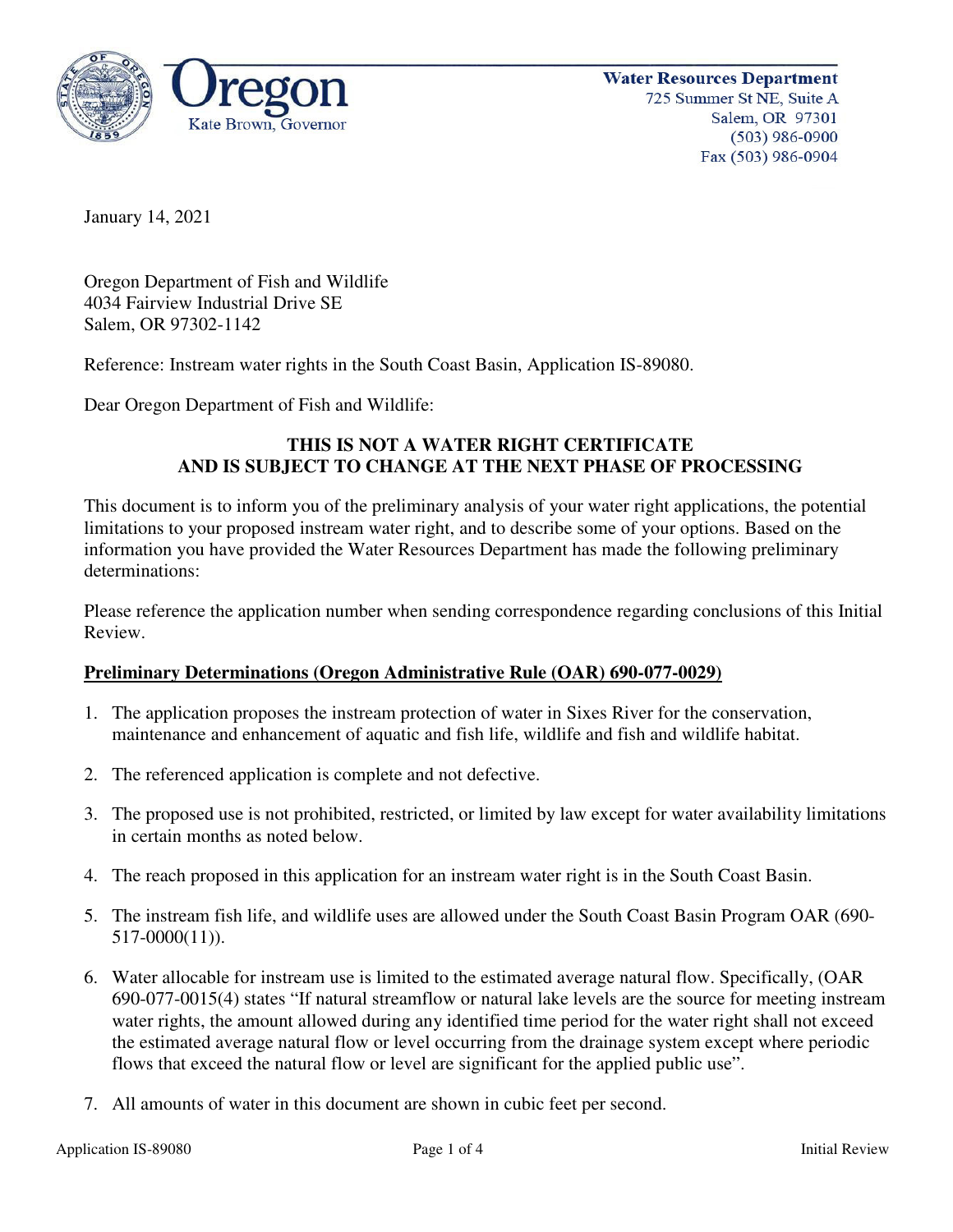## **Application IS-89080**

# **Priority date: November 30, 2020**

## **Description:**

Sixes River, tributary to Pacific Ocean, beginning at river mile 10.1 (SWSW, S6, T32S, R14W, WM) in Curry County (42.815197, -124.412492) and continuing downstream to the mouth river mile 0.0 (NENW, S36, T31S, R16W, WM) in Curry County (42.854381, -124.544709).

a. The amount of water requested for instream use:

Fish Life and Fish Habitat:

| Jan | $\mathbf{r}$<br>Feb | Mar | Apr | May           | Jun | Jul | Aug | Sep | Oct                             | <b>NOV</b> | Dec |
|-----|---------------------|-----|-----|---------------|-----|-----|-----|-----|---------------------------------|------------|-----|
|     |                     |     |     | 225<br>ں سے ب |     |     |     |     | $\Delta E$ IO<br>14 <i>JI</i> U |            |     |

#### Estimated Average Natural Flow:

| Jan | Feb | Mar | Apr $\vert$ | $\overline{May}$ Jun   Jul   Aug   $\overline{c}$ |  | Sep | Oct | <b>Nov</b> | Dec |
|-----|-----|-----|-------------|---------------------------------------------------|--|-----|-----|------------|-----|
| 749 | 877 | 787 | 447         | $152$   116   61.8   36.7   22.6                  |  |     | 34  | 346        | 792 |

Allowable Instream Use:

| Jan | $\mathbf{r}$<br>Feb | Mar | Apr | May    | Jun | Jul | Aug<br>ັ | Sep | Oct  | <b>NOV</b> | Dec |
|-----|---------------------|-----|-----|--------|-----|-----|----------|-----|------|------------|-----|
|     |                     |     |     | $\sim$ |     |     |          |     | 34/0 |            |     |

### **Summary of Determination:**

A percentage of the water applied for has been determined allocable for the purpose(s) identified in the application. That rate allowed is shown in the table above titled "Allowable Instream Use" and, if less than the rate shown in "Requested for Fish Life and Fish Habitat" table, is limited to the rate shown in the "Estimated Average Natural Flow" table.

The application can be moved to the next phase of the water rights application review process. Comments received within the comment period will be evaluated at the next phase of the process.

#### Withdrawal:

If you choose not to proceed, you may withdraw your application. To accomplish this, you must notify the Department in writing by **February 2, 2021**.

## To Proceed with Your Application:

If you choose to proceed with an application, you do not have to notify the Department. Your application will automatically be placed on the Department's Public Notice to allow others the opportunity to comment. After the comment period the Department will complete a public interest review and issue a proposed final order.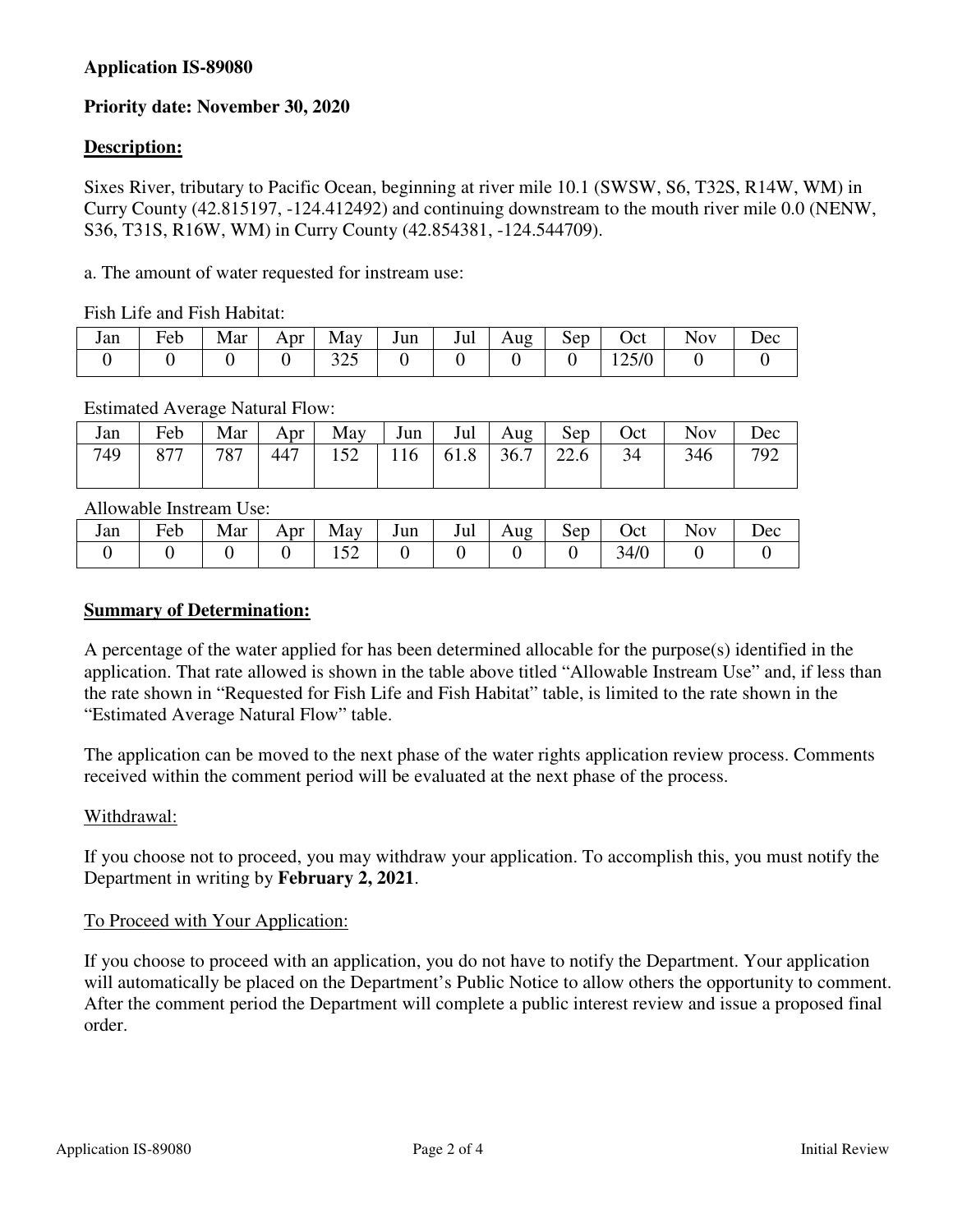If you have any question:

Feel free to contact R. Craig Kohanek at (503) 986-0823 or Ron.C. Kohanek@oregon.gov if you have questions. Please have the application number available if you call.

Sincerely,

R. Craig Kohanek Water Rights Analyst

Cc: File Watermaster #13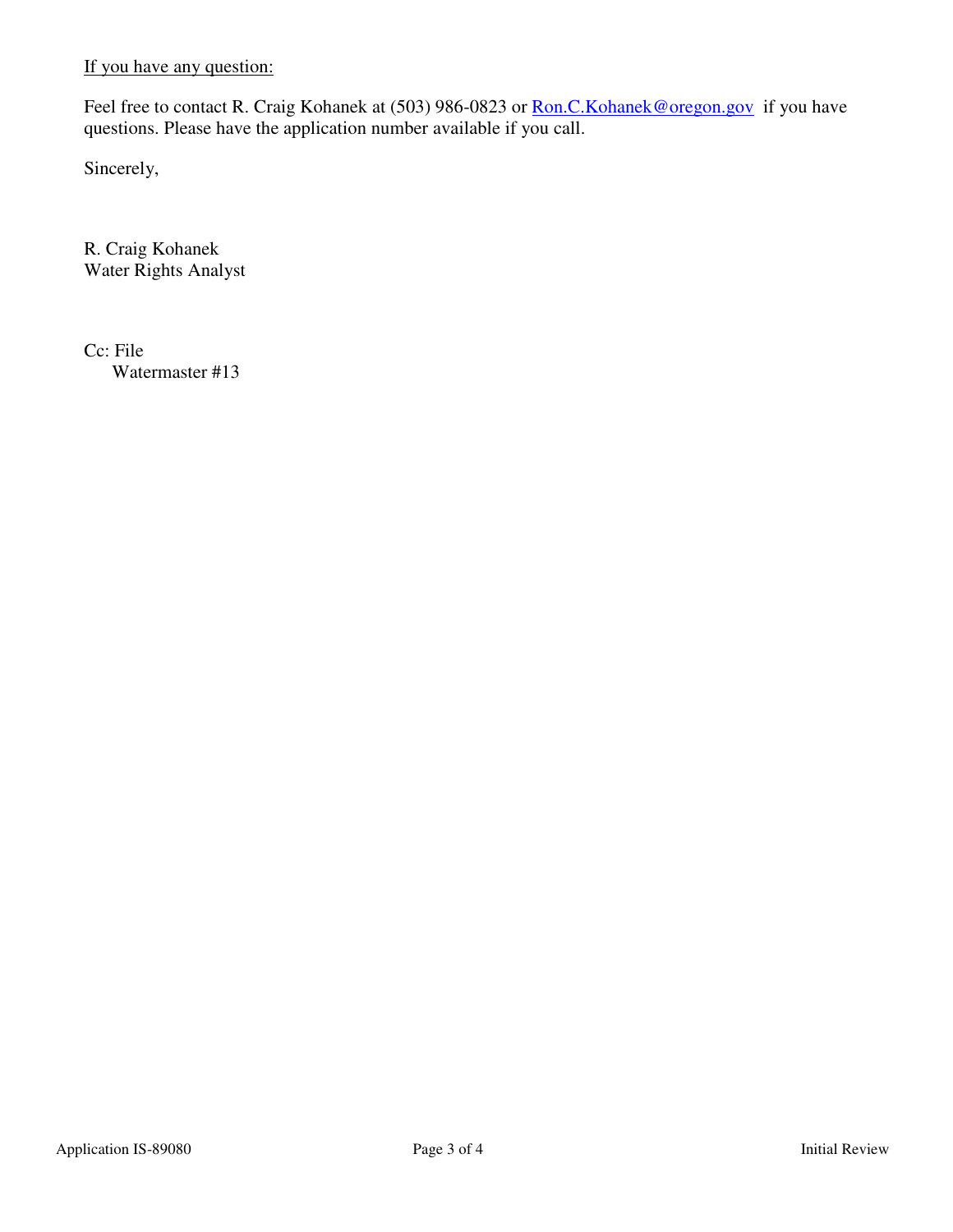## APPLICATION FACT SHEET

Application File Number: IS-89080

Applicant: Oregon Department of Fish and Wildlife

County(ies): Coos

Watermaster: Scott Ceciliani, District #14

Priority Date: November 30, 2020

Source: Sixes River, tributary to Pacific Ocean

Basin Name & Number: South Coast Basin, #517

WAB: 70877

Allowable Instream Use:

| Jan | $\blacksquare$<br>reb | Mar | Apr | May                           | Jun | Jul | Aug | Sep | Oct      | $\overline{\text{O}}\text{V}$ | Dec |
|-----|-----------------------|-----|-----|-------------------------------|-----|-----|-----|-----|----------|-------------------------------|-----|
|     |                       |     |     | $\sim$ $\sim$<br>⊥ J <i>—</i> |     |     |     |     | 4/0<br>ັ |                               |     |

PUBLIC NOTICE DATE: Tuesday, January 19, 2021

# 30 DAY COMMENT DEADLINE DATE: **Thursday, February 18, 2021**